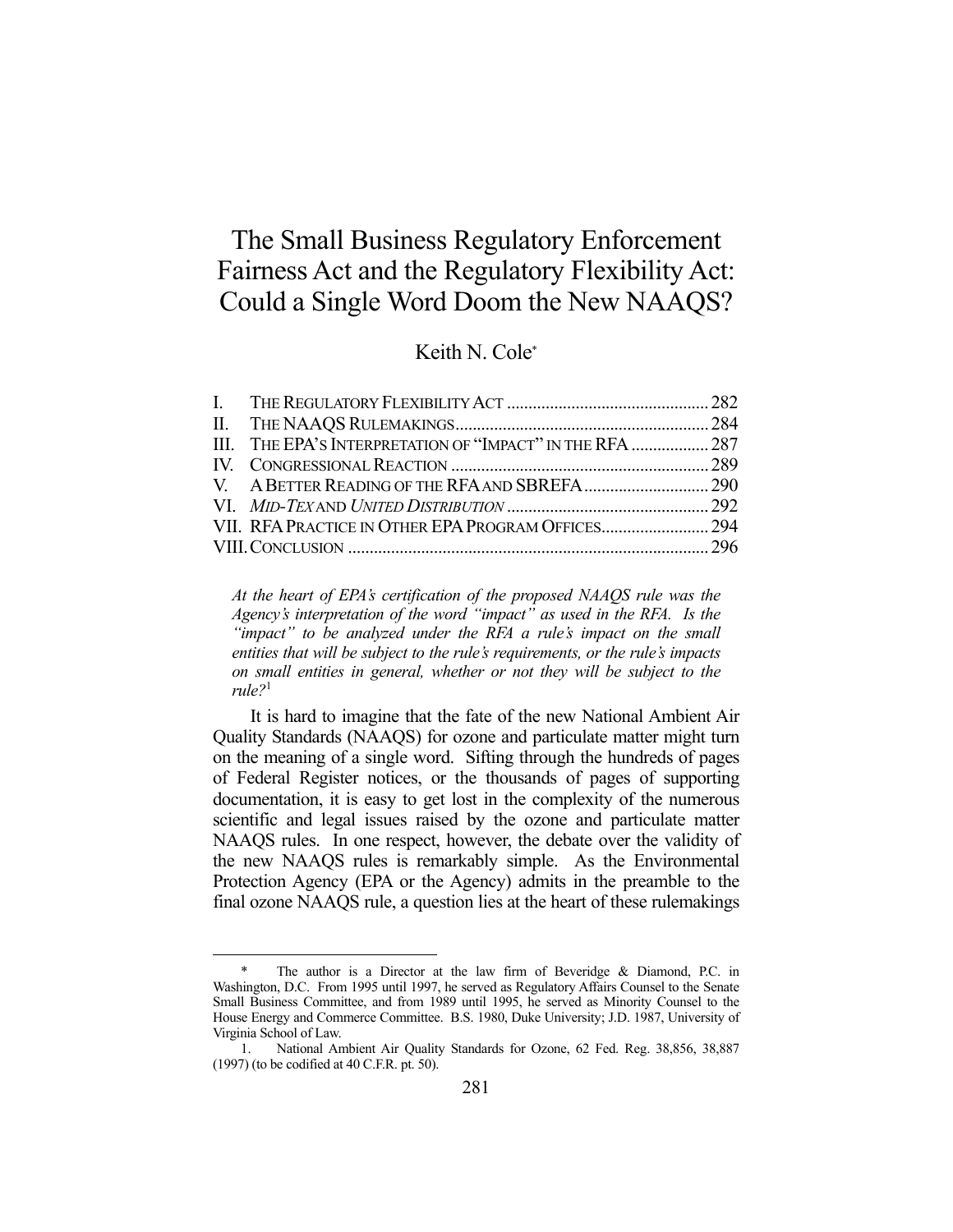of how to interpret the word "impact" as used in the Regulatory Flexibility Act (RFA or Reg Flex).<sup>2</sup>

 In order to understand how the meaning of this word could affect the fate of the ozone and particulate matter rules, a little background is necessary on the RFA,<sup>3</sup> the recent amendments made by the Small Business Regulatory Enforcement Fairness Act (SBREFA),<sup>4</sup> and the EPA's interpretation of the word "impact" as set forth in the preamble to the rules.<sup>5</sup> To the many small businesses and small business trade associations who have petitioned for review of the proposed NAAQS rules, these materials suggest that the agency has misinterpreted the word "impact" and failed to properly implement the RFA. This view is bolstered by the EPA's own actions in other rulemakings affecting small businesses.6 If the EPA's interpretation is wrong, then it has failed to complete a fundamental legal obligation of the rulemaking process, a failure that could doom both rules.

## I. THE REGULATORY FLEXIBILITY ACT

 The RFA was enacted in 1980 out of a concern that "uniform Federal regulatory and reporting requirements have in numerous instances imposed unnecessary and disproportionately burdensome demands ... upon small businesses, small organizations and small governmental jurisdictions with limited resources."7 In the view of Congress, "the practice of treating all regulated businesses, organizations, and governmental jurisdictions as equivalent may lead to inefficient use of regulatory agency resources, enforcement problems, and in some cases, to actions inconsistent with the legislative intent of health, safety, environmental, and economic welfare legislation."8 To address these concerns, the RFA established a series of procedural requirements federal agencies must use to assess the effects of regulations on "small entities."

 <sup>2.</sup> Regulatory Flexibility Act, 5 U.S.C. §§ 601-612 (1994 & Supp. II 1996). For an early assessment of the RFA, see Paul Verkuil, *A Critical Guide to the Regulatory Flexibility Act, Report to the Administrative Conference of the U.S.*, *in* 1982 DUKE L.J. 213. The statute defines the term "small entity" to mean small municipalities of less than 50,000 people, small nonprofit organizations and "small business concern[s]" as that term is defined by the Small Business Administration. 5 U.S.C. § 601(3-6).

 <sup>3.</sup> *See* 5 U.S.C. §§ 601-612.

 <sup>4.</sup> Contract with America Advancement Act of 1996, Pub. L. No. 104-121, Title II, 110 Stat. 847 (1996) (codified as amended in scattered sections of 5 U.S.C.).

 <sup>5.</sup> *See* National Ambient Air Quality Standards for Ozone, 62 Fed. Reg. at 38,887.

 <sup>6.</sup> *See, e.g.*, *infra* text accompanying notes 80, 81, 87, 89, 90.

 <sup>7.</sup> Regulatory Flexibility Act, Pub. L. No. 96-354, § 2(a)(3), 94 Stat. 1164 (1980), *reprinted in* 5 U.S.C. § 601 annot. at 551 (1994).

 <sup>8.</sup> Regulatory Flexibility Act § 2(a)(6), 94 Stat. 1165, *reprinted in* 5 U.S.C. § 601 annot. at 551.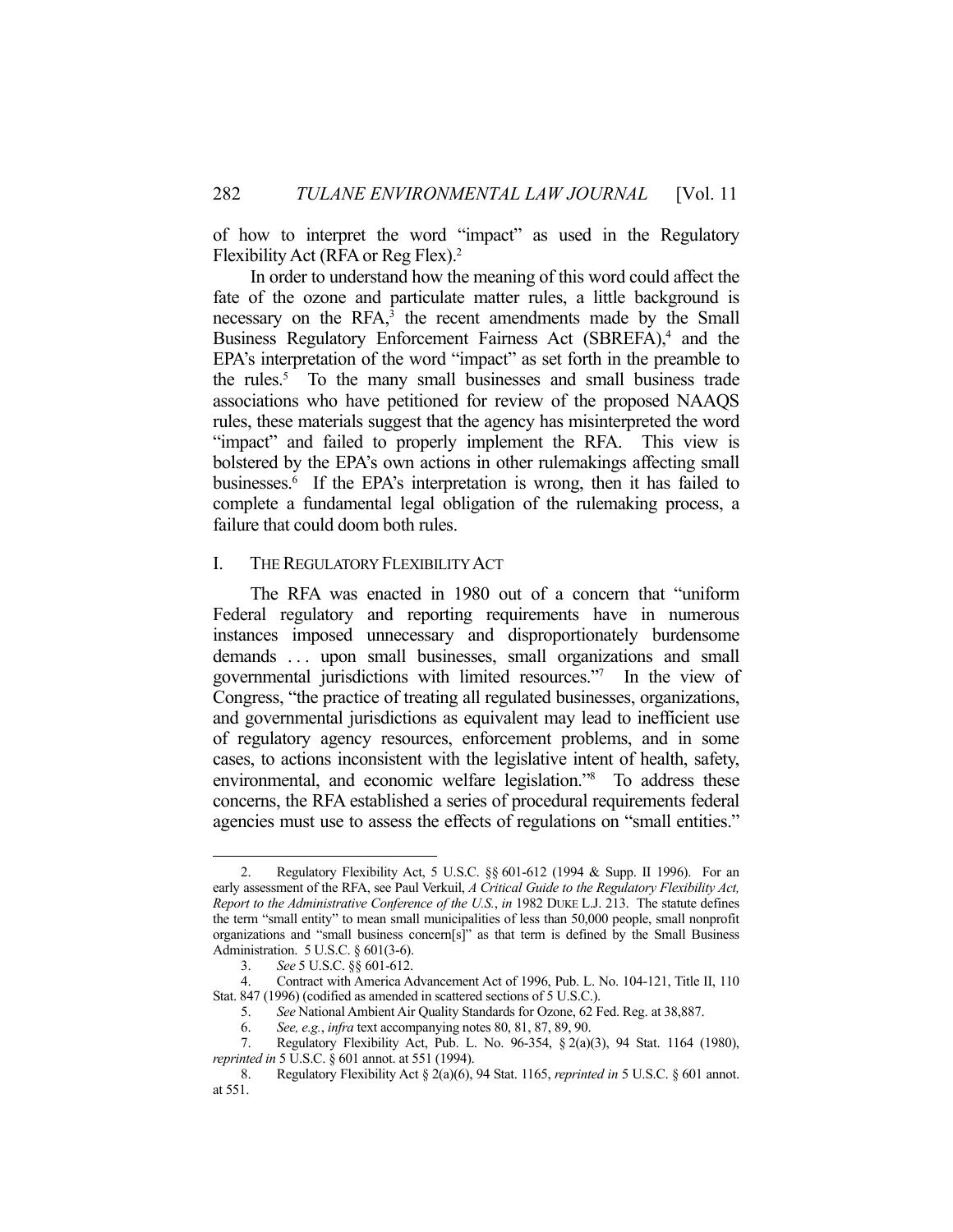The purpose of these requirements is "to establish as a principle of regulatory issuance that agencies shall endeavor, consistent with the objectives of the rule and of applicable statutes, to fit regulatory and informational requirements to the scale of the businesses, organization and governmental jurisdictions subject to regulation."9

 The structure of the RFA is fairly simple. When a federal agency publishes a notice of proposed rulemaking, the RFA directs the agency to conduct an initial regulatory flexibility analysis (IRFA).10 The RFA describes the content of an IRFA in two ways. In general, an IRFA "shall describe the impacts of the proposed rule on small entities."11 In addition, the RFA sets out a number of specific elements which must be included as part of an IRFA, such as estimates of the number and type of small entities which will be subject to the rule.<sup>12</sup>

 When an agency publishes a final rule, it must reassess the impacts of the rule on small entities and publish a final regulatory flexibility analysis (FRFA).<sup>13</sup> The FRFA must contain each of the elements required of the IRFA plus

a description of the steps the agency has taken to minimize the significant economic impact on small entities consistent with the stated objectives of applicable statutes, including a statement of the factual, policy, and legal reasons for selecting the alternative adopted in the final rule and why each one of the other significant alternatives to the rule considered by the agency which affect the impact on small entities was rejected.<sup>14</sup>

 The requirement to perform these analyses is not, however, absolute. An agency need not perform either an IRFA or FRFA if "the head of the agency certifies that the rule will not, if promulgated, have a significant economic impact on a substantial number of small entities."<sup>15</sup> If an agency decides that a rule meets this test, it must publish a certification to that effect as part of the initial or final rule.16

 <sup>9.</sup> Regulatory Flexibility Act § 2(b), 94 Stat. at 1165, *reprinted in* 5 U.S.C. § 601 annot. at 552.

 <sup>10.</sup> *See* Regulatory Flexibility Act, 5 U.S.C. § 603(a) (Supp. II 1996).

 <sup>11.</sup> *Id.*

 <sup>12.</sup> *See* 5 U.S.C. § 603(b) (1994). The minimum elements of an IRFA are: (1) a description of the reasons why action by the agency is being considered; (2) a succinct statement of the objectives of, and legal basis for, the proposed rule; (3) a description of and, where feasible, an estimate of the number of small entities to which the proposed rule will apply; (4) a description of the projected reporting, recordkeeping, and other compliance requirements of the proposed rule; and (5) an identification of relevant duplicative, overlapping or conflicting Federal rules. *Id.*

 <sup>13.</sup> *See id.* § 604(a) (Supp. II 1996).

<sup>14.</sup> *Id.*  $\frac{1}{9}$  604(a)(5).

 <sup>15.</sup> *Id.* § 605(b).

 <sup>16.</sup> *See id.*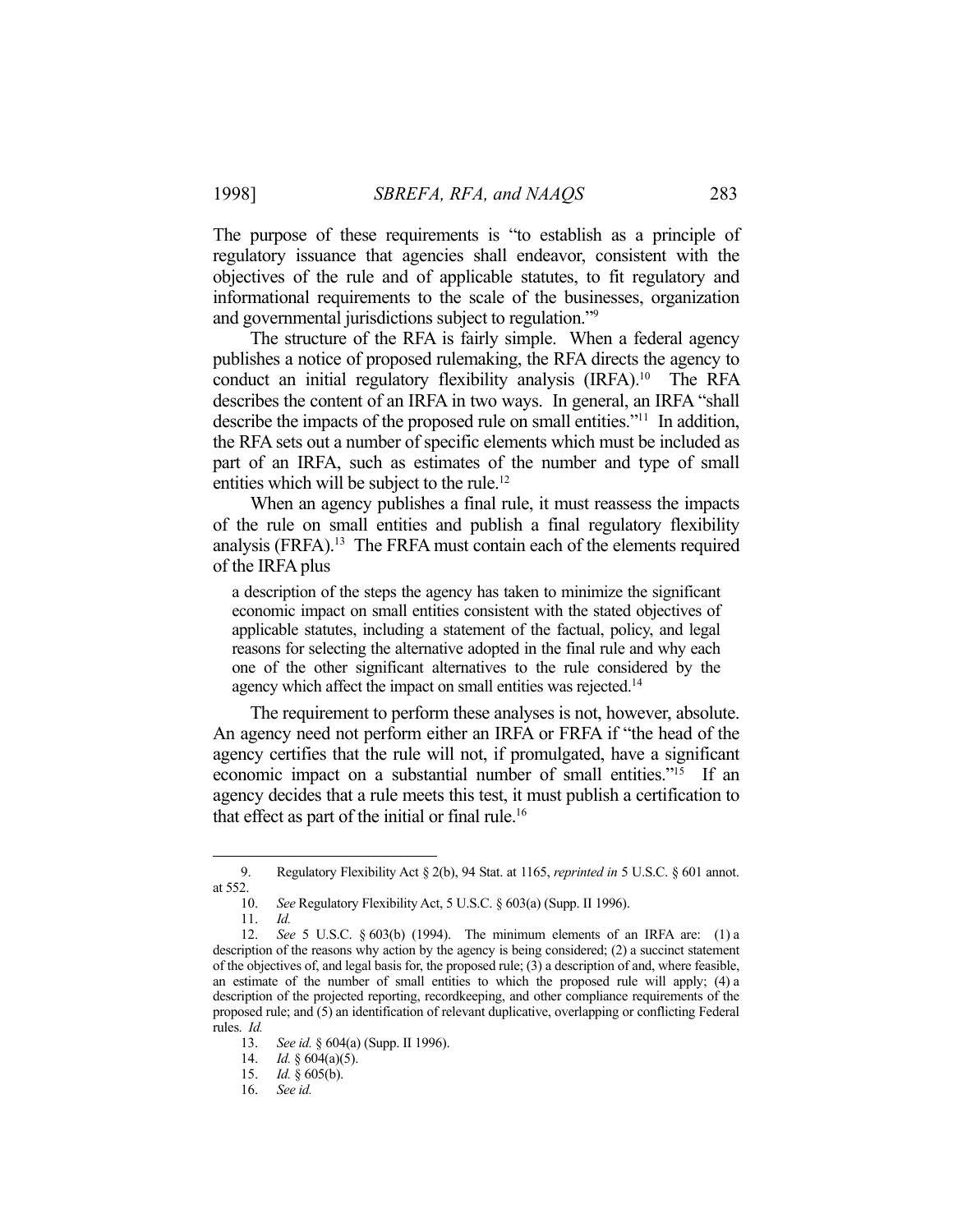As originally enacted in 1980, the RFA contained a prohibition on judicial review of agency compliance with its requirements.<sup>17</sup> Perhaps because of this prohibition, the RFA became something of a footnote to administrative law. Yet within the small business community, the lack of judicial review of the RFA became a *cause célèbre*. In June 1995, the White House Conference on Small Business made a series of policy recommendations.18 One of the most sought after policy changes was to allow judicial review of agency compliance with the RFA.19

 Within a year of the White House Conference, Congress responded by passing the Small Business and Regulatory Enforcement Fairness Act of 1996 (SBREFA).20 The SBREFA partially rewrote the RFA along the lines recommended by the White House Conference. Among other changes, the SBREFA amended the required elements of a FRFA set out in RFA Section 60421 and required a more detailed explanation of certifications of no impact under RFA Section 605.<sup>22</sup> SBREFA also amended RFA Section 611 to explicitly allow judicial review of federal agency compliance with Sections 604 and 605.23

#### II. THE NAAQS RULEMAKINGS

 Prior to the publication of the proposed NAAQS rulemakings, the EPA appeared to believe that the rules would require regulatory flexibility analyses. In the May 1996 Unified Agenda of Federal Regulatory and Deregulatory Actions, the EPA indicated that it would conduct a regulatory flexibility analysis for both the ozone and particulate matter rules.<sup>24</sup> This position was consistent with the EPA's past practice on RFA certifications, which assessed the impacts of state regulations that would

 <sup>17.</sup> *Id.* § 611.

 <sup>18.</sup> *See generally* WHITE HOUSE CONFERENCE ON SMALL BUSINESS, FOUNDATION FOR A NEW CENTURY,AREPORT TO CONGRESS AND THE PRESIDENT (1995).

 <sup>19.</sup> *See id.* at 27.

 <sup>20.</sup> Contract with America Advancement Act of 1996, Pub. L. No. 104-121, Title II, 110 Stat. 847 (1996) (codified as amended in scattered sections of 5 U.S.C.). The SBREFA originated as S. 942, introduced by Senator Christopher Bond (R-MO). After S. 942 passed the Senate unanimously on March 19, 1996, companion legislation was added onto H.R. 3136, the Contract with America Advancement Act, by the Hyde amendment. When H.R. 3136 passed the House of Representatives on March 28, 1996, the SBREFA was Title III of that Act. However, the original Title II of H.R. 3136, dealing with the line item veto, was separately enrolled. As a result, SBREFA became Title II of Public Law 104-121.

 <sup>21.</sup> *Id.* § 241(b) (codified at 5 U.S.C. § 604(a) (Supp. II 1996)).

 <sup>22.</sup> *Id.* § 243 (codified at 5 U.S.C. § 605(b) (Supp. II 1996)).

 <sup>23.</sup> *Id.* § 247 (codified at 5 U.S.C. § 611(a) (Supp. II 1996)).

 <sup>24.</sup> Unified Agenda of Federal Regulatory and Deregulatory Actions, 61 Fed. Reg. 23,679, 23,679-80 (1996).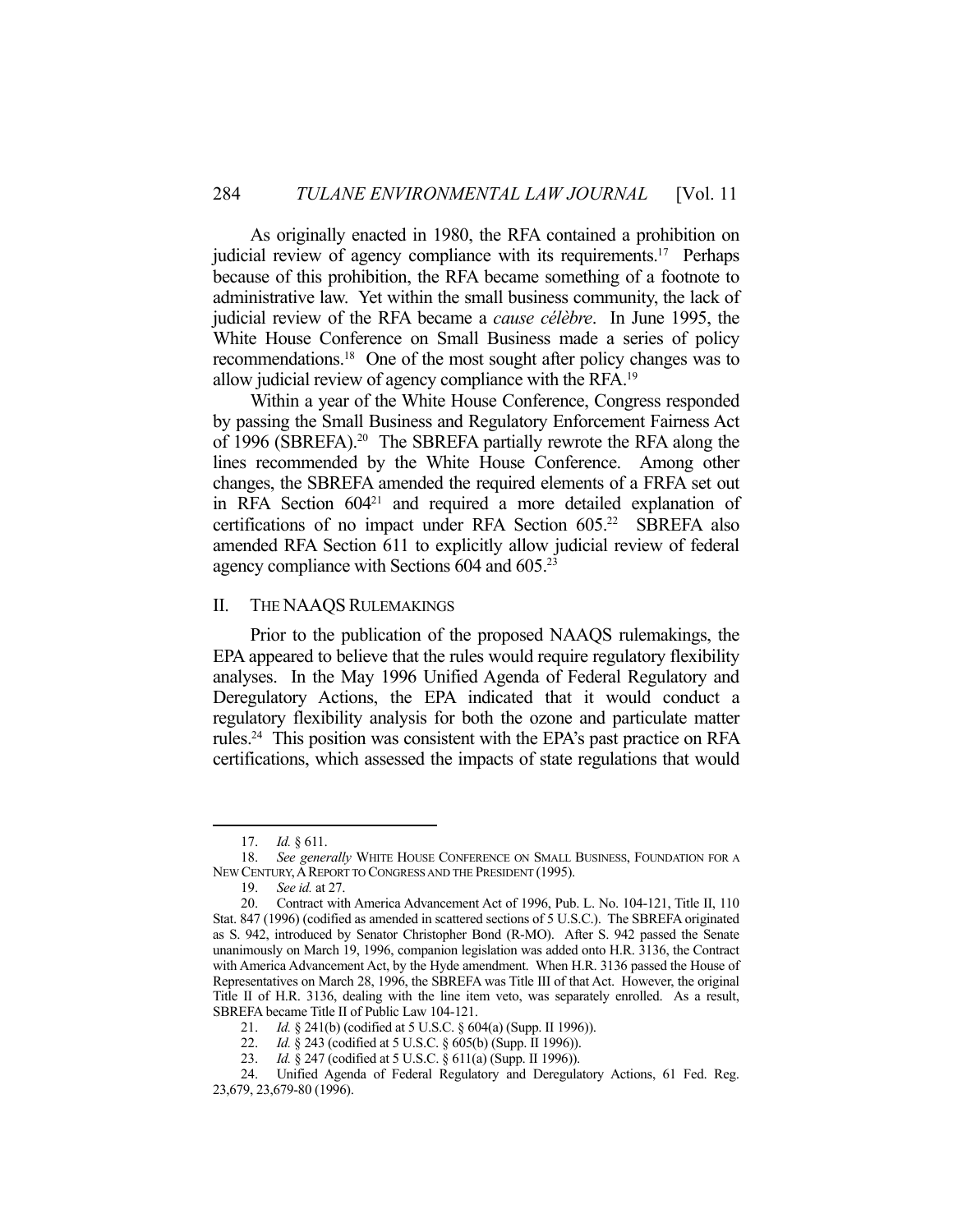likely be needed to implement NAAQS rules.<sup>25</sup> As the EPA had stated in the recent NAAQS rule for sulfur oxide:

Additional [State Implementation Plan (SIP)] requirements will be needed only for those areas or sources which are designated as nonattainment for the existing primary standards now or in the future. Given the current air quality and attainment status, however, it is very unlikely that new SIP requirements would be required that would significantly affect a substantial number of small entities.26

 However, as the publication date for the proposed ozone and particulate matter NAAQS rules approached, Congress and the Small Business Administration's (SBA) Chief Counsel for Advocacy became increasingly concerned that the EPA would not follow through with the earlier decision to conduct a regulatory flexibility analysis. On October 9, 1996, six Senators wrote to EPA Administrator Carol Browner out of concern for the impact of the NAAQS rules on small businesses stating:

 We understand that the Agency is currently deliberating over whether SBREFA applies to these regulations. The test of whether a Regulatory Flexibility Analysis must be performed is whether the rule will have a "significant economic impact on a substantial number of small entities." We note that the proper analysis for this test is not limited to small entities that are directly subject to the rule, but all small entities that are impacted by the rule . . . Congress envisioned precisely these types of regulations to be covered by SBREFA.<sup>27</sup>

 In addition, the SBA's Chief Counsel for Advocacy, Mr. Jere Glover, wrote to Administrator Browner on November 18, 1996, objecting to any certification of the proposed ozone NAAQS rule. His letter stated:

 <sup>25.</sup> *See, e.g.*, National Ambient Air Quality Standards for Sulfur Oxides (Sulfur Dioxide)—Reproposal, 59 Fed. Reg. 58,958, 58,975 (1994). EPA's initial position is also consistent with other rules that, like the NAAQS, apply in the first instance to states, but apply to the private sector through state implementing regulations. *See, e.g.*, Inspection/Maintenance Program Requirements, 57 Fed. Reg. 52,950, 52,986 (1992) (Clean Air Act rulemaking on State inspection and maintenance programs) (codified at 40 C.F.R. pt. 51); Operating Permit Program, 57 Fed. Reg. 32,250, 32,294 (1992) (Clean Air Act rulemaking on State operating permit programs) (codified at 40 C.F.R. pt. 70).

 <sup>26.</sup> National Ambient Air Quality Standards for Sulfur Oxides (Sulfur Dioxide): Final Decision, 61 Fed. Reg. 25,566, 25,577 (1996) (to be codified at 40 C.F.R. pt. 50). For other examples of regulatory flexibility analyses of NAAQS rulemakings based on the impacts of state regulations under hypothetical implementation scenarios, see Review of the National Ambient Air Quality Standards for Carbon Monoxide, 50 Fed. Reg. 37,484, 37499 (1985) and Revisions to the National Ambient Air Quality Standards for Particulate Matter, 52 Fed. Reg. 24,634, 24,654 (1987).

 <sup>27.</sup> Letter from Senators Robert Bennett (R-UT), Christopher Bond (R-MO), John H. Chafee (R-RI), Larry E. Craig (R-ID), Dirk Kempthorne (R-ID), Don Nickles (R-OK), Craig Thomas (R-WY), and John W. Warner (R-VA) to Carol Browner, Administrator, EPA (Oct. 9, 1996) (on file with author).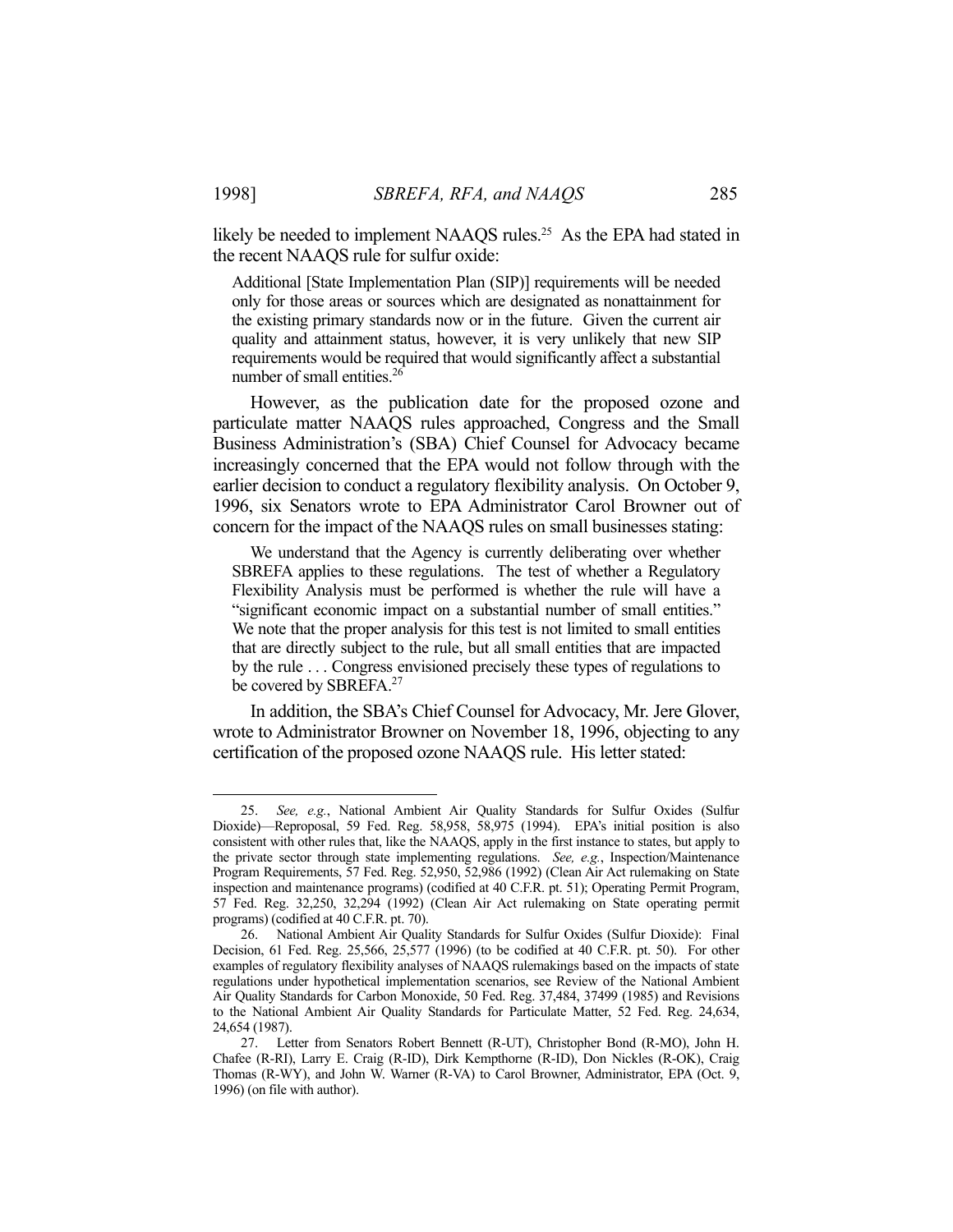In the draft regulation, EPA avoids preparing a regulatory flexibility analysis by making a certification under the Regulatory Flexibility Act [citation omitted] that the revision of the ozone NAAQS will not have a "significant economic impact on a substantial number of small entities." Considering the large economic impacts suggested by EPA's own analysis that will unquestionably fall on tens of thousands, if not hundreds of thousands of small businesses, this would be a startling proposition to the small business community.<sup>28</sup>

 Despite these clear indications from Congress and the Chief Counsel for Advocacy that the law required the EPA to conduct a regulatory flexibility analysis, the EPA did not do so when it published the proposed NAAQS rules on December 13, 1996.<sup>29</sup> Instead, Administrator Browner made a certification under Section 605 that both the ozone and particulate matter rules would not have "a significant economic impact on a substantial number of small entities."<sup>30</sup> In justifying Administrator Browner's certification, the EPA pointed to the structure of the Clean Air Act  $(CAA)^{31}$ 

 The CAA requires the EPA to issue regulations establishing national air quality standards.<sup>32</sup> These standards, or NAAQS, set ambient levels of air pollution that all areas of the country must attempt to meet.<sup>33</sup> This level is to be achieved through the adoption of state implementation plans  $(SIPs).<sup>34</sup>$  The CAA requires each state to develop a SIP containing regulations that will result in sufficient reductions in emissions to allow all areas in the state to achieve the NAAQS.<sup>35</sup> If a state fails to have its SIP approved by the EPA, the EPA develops a federal implementation plan containing regulations necessary to achieve the NAAQS.<sup>36</sup>

 The NAAQS rules are thus bifurcated rulemakings. The imposition of regulatory controls is divided into a two-step process of first, setting a

 <sup>28.</sup> Letter from Jere Glover, Chief Counsel for Advocacy, Small Business Administration, to Carol Browner, Administrator, EPA (Nov. 18, 1996) (on file with author).

 <sup>29.</sup> National Ambient Air Quality Standards for Particulate Matter: Proposed Decision, 61 Fed. Reg. 65,638, 65,669 (1996) (proposed Dec. 13, 1996); National Ambient Air Quality Standards for Ozone: Proposed Decision, 61 Fed. Reg. 65,716, 65,747 (1996) (proposed Dec. 13, 1996).

 <sup>30.</sup> National Ambient Air Quality Standards for Particulate Matter: Proposed Decision, 61 Fed. Reg. at 65,669; National Ambient Air Quality Standards for Ozone: Proposed Decision, 61 Fed. Reg. at 65,747.

 <sup>31.</sup> National Ambient Air Quality Standards for Particulate Matter: Proposed Decision, 61 Fed. Reg. at 65,669; National Ambient Air Quality Standards for Ozone: Proposed Decision, 61 Fed. Reg. at 65,747.

<sup>32.</sup> *See* CAA § 109(a), 42 U.S.C. § 7409(a) (1994).<br>33. *See* CAA § 110(a), 42 U.S.C. § 7410(a).

 <sup>33.</sup> *See* CAA § 110(a), 42 U.S.C. § 7410(a).

 <sup>34.</sup> *See id.*

 <sup>35.</sup> *See id.* § 110(a)(2), § 7410(a)(2).

 <sup>36.</sup> *See id.* § 110(c), § 7410(c).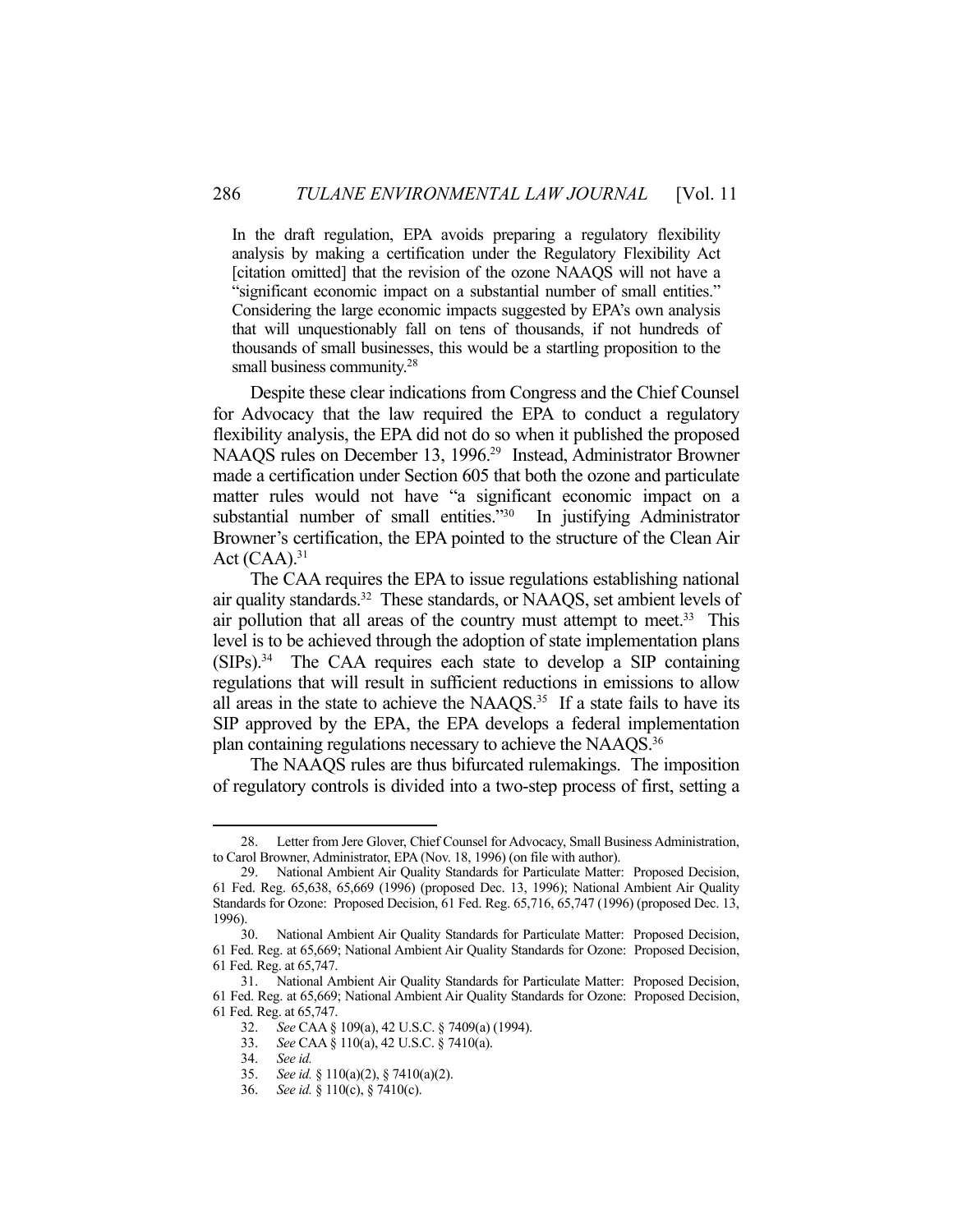general standard, followed at a later point by the application of that general standard to particular entities and the approval of each state's SIP. No one can be directly and immediately subject to a NAAQS rule in the sense that no one will ever face fines or penalties for violating a national ambient standard. However, hundreds of thousands of businesses may face new regulation under state SIPs as a direct result of an EPA rule adopting or tightening a NAAQS standard. In the ozone and particulate matter NAAQS rulemakings, the EPA took the position that the term "impact" as used in the RFA only applies to small entities that are subject to a rule.37 Because of the bifurcated nature of the NAAQS rules, no one is "subject to" the rule. In the EPA's view, there will be zero impact from the NAAQS rules for purposes of the RFA, clearly less than the "significant economic impact on a substantial number of small entities" required for certification.38

 When the EPA published the final ozone and particulate matter NAAQS rules on July 18, 1997, it did not publish a FRFA or a certification for either the particulate matter rule or the ozone rule.<sup>39</sup> Instead, the EPA pointed to the certifications made at the time of the proposed rulemakings and indicated that despite comments to the contrary, it felt its certifications of the rules were proper.<sup>40</sup>

## III. THE EPA'S INTERPRETATION OF "IMPACT" IN THE RFA

 In the preambles to the proposed and final NAAQS rules, the EPA explained its interpretation of the word "impact" as used in Section 605 of the RFA.41 The EPA first looked at the purposes of the RFA and the statutory requirements for regulatory flexibility analyses.<sup>42</sup> The EPA

 <sup>37.</sup> *See* National Ambient Air Quality Standards for Particulate Matter, 62 Fed. Reg. 38,652, 38,702-03 (1997) (to be codified at 40 C.F.R. pt. 50); National Ambient Air Quality Standards for Ozone, 62 Fed. Reg. 38,856, 38,888 (1997) (to be codified at 40 C.F.R. pt. 50).

 <sup>38.</sup> *See* National Ambient Air Quality Standards for Particulate Matter, 62 Fed. Reg. at 38,702-03; National Ambient Air Quality Standards for Ozone, 62 Fed. Reg. at 38,888.

 <sup>39.</sup> *See* National Ambient Air Quality Standards for Particulate Matter, 62 Fed. Reg. at 38,702-03; National Ambient Air Quality Standards for Ozone, 62 Fed. Reg. at 38,888.

 <sup>40.</sup> *See* National Ambient Air Quality Standards for Particulate Matter, 62 Fed. Reg. at 38,706; National Ambient Air Quality Standards for Ozone, 62 Fed. Reg. at 38,892. The EPA's position in the NAAQS rules suggests that a certification at the proposal stage may be final agency action regarding the application of the RFA to a particular rule.

 <sup>41.</sup> *See* National Ambient Air Quality Standards for Particulate Matter: Proposed Decision, 61 Fed. Reg. 65,638, 65,669 (1996) (proposed Dec. 13, 1996); *see also* National Ambient Air Quality Standards for Ozone: Proposed Decision, 61 Fed. Reg. 65,716, 65,747 (1996) (proposed Dec. 13, 1996); 5 U.S.C. § 605 (1994 & Supp. II 1996); National Ambient Air Quality Standards for Particulate Matter, 62 Fed. Reg. at 38,702; National Ambient Air Quality Standards for Ozone, 62 Fed. Reg. at 38,888.

 <sup>42.</sup> *See* National Ambient Air Quality Standards for Particulate Matter, 62 Fed. Reg. at 38,702; National Ambient Air Quality Standards for Ozone, 62 Fed. Reg. at 38,888.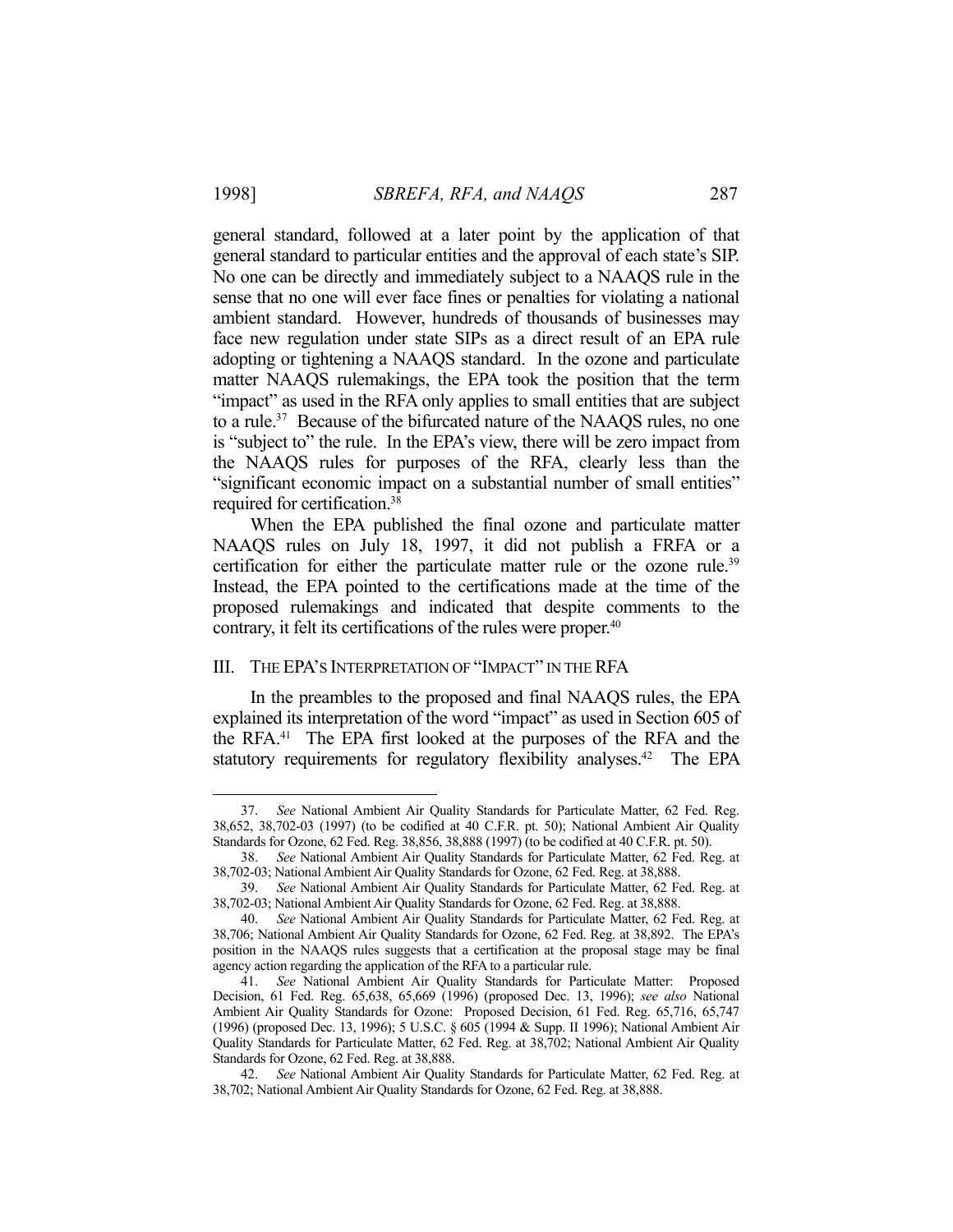noted that Congress was concerned with one-size-fits-all regulations and that small businesses are at a competitive disadvantage in complying with uniform rules.<sup>43</sup> The EPA interpreted Congress's direction to agencies to "fit regulatory and informational requirements to the scale of [small entities] subject to regulation,"<sup>44</sup> not to refer to all small entities that are affected by a regulation, but only to those small entities that are directly and immediately subject to the regulation.<sup>45</sup>

 In examining the text of the RFA, the EPA cited several sections limiting a portion of the RFA assessment to only those entities that will be "subject to" a particular rulemaking.<sup>46</sup> For example, listed among the required elements of regulatory flexibility analyses in subsections 603(b) and 604(a) is a description of "the number of small entities to which the proposed rule will apply" and "an estimate of the classes of small entities which will be subject to the requirement."<sup>47</sup> From this assessment, the EPA concluded that Section 605 should likewise be read to limit the assessment of impacts to impacts on entities subject to the rule.<sup>48</sup>

 Next, the EPA examined the limited case law involving the RFA. The EPA cited *Mid-Tex Electric Cooperative, Inc. v. FERC<sup>49</sup> and United Distribution Cos. v. FERC*50 for the proposition that the test for certification under Section 605 should be limited to assessing impacts on small entities that are subject to the requirements of the rule.<sup>51</sup> The EPA

 <sup>43.</sup> *See* National Ambient Air Quality Standards for Particulate Matter: Proposed Decision, 61 Fed. Reg. at 65,669; *see also* National Ambient Air Quality Standards for Ozone: Proposed Decision, 61 Fed. Reg. at 65,746-47; 5 U.S.C. § 605 (1994 & Supp. II 1996); National Ambient Air Quality Standards for Particulate Matter, 62 Fed. Reg. at 38,702-07; National Ambient Air Quality Standards for Ozone, 62 Fed. Reg. at 38,888-92.

 <sup>44.</sup> Regulatory Flexibility Act, Pub. L. No. 96-354, § 2(b), 94 Stat. 1165 (1980), *reprinted in* 5 U.S.C. § 601 annot. at 552 (1994).

 <sup>45.</sup> *See* National Ambient Air Quality Standards for Ozone: Proposed Decision, 61 Fed. Reg. at 65,669; *see also* National Ambient Air Quality Standards for Ozone: Proposed Decision, 61 Fed. Reg. at 65,746-47; 5 U.S.C. § 605 (1994 & Supp. II 1996); National Ambient Air Quality Standards for Particulate Matter, 62 Fed. Reg. at 38,702-07; National Ambient Air Quality Standards for Ozone, 62 Fed. Reg. at 38,888-92.

 <sup>46.</sup> *See* National Ambient Air Quality Standards for Particulate Matter, 62 Fed. Reg. at 38,703; National Ambient Air Quality Standards for Ozone, 62 Fed. Reg. at 38,888.

 <sup>47.</sup> Regulatory Flexibility Act, 5 U.S.C. §§ 603(b)(3), (4) (1994); 604(a)(3), (4) (Supp. II 1996).

 <sup>48.</sup> *See* National Ambient Air Quality Standards for Particulate Matter, 62 Fed. Reg. at 38,703; National Ambient Air Quality Standards for Ozone, 62 Fed. Reg. at 38,888.

 <sup>49. 773</sup> F.2d 327 (D.C. Cir. 1985).

 <sup>50. 88</sup> F.3d 1105 (D.C. Cir. 1996).

 <sup>51.</sup> *See* National Ambient Air Quality Standards for Particulate Matter, 62 Fed. Reg. at 38,703; National Ambient Air Quality Standards for Ozone, 62 Fed. Reg. at 38,888; *see also* Mid-Tex Elec. Coop., Inc. v. FERC, 773 F.2d 327, 342 (D.C. Cir. 1985) (holding that FERC correctly determined that it does not need to prepare a regulatory flexibility analysis under the Reg Flex Act where it has proposed a rule that the Agency has determined will not have a significant impact on a substantial number of small entities); United Distribution Cos. v. FERC,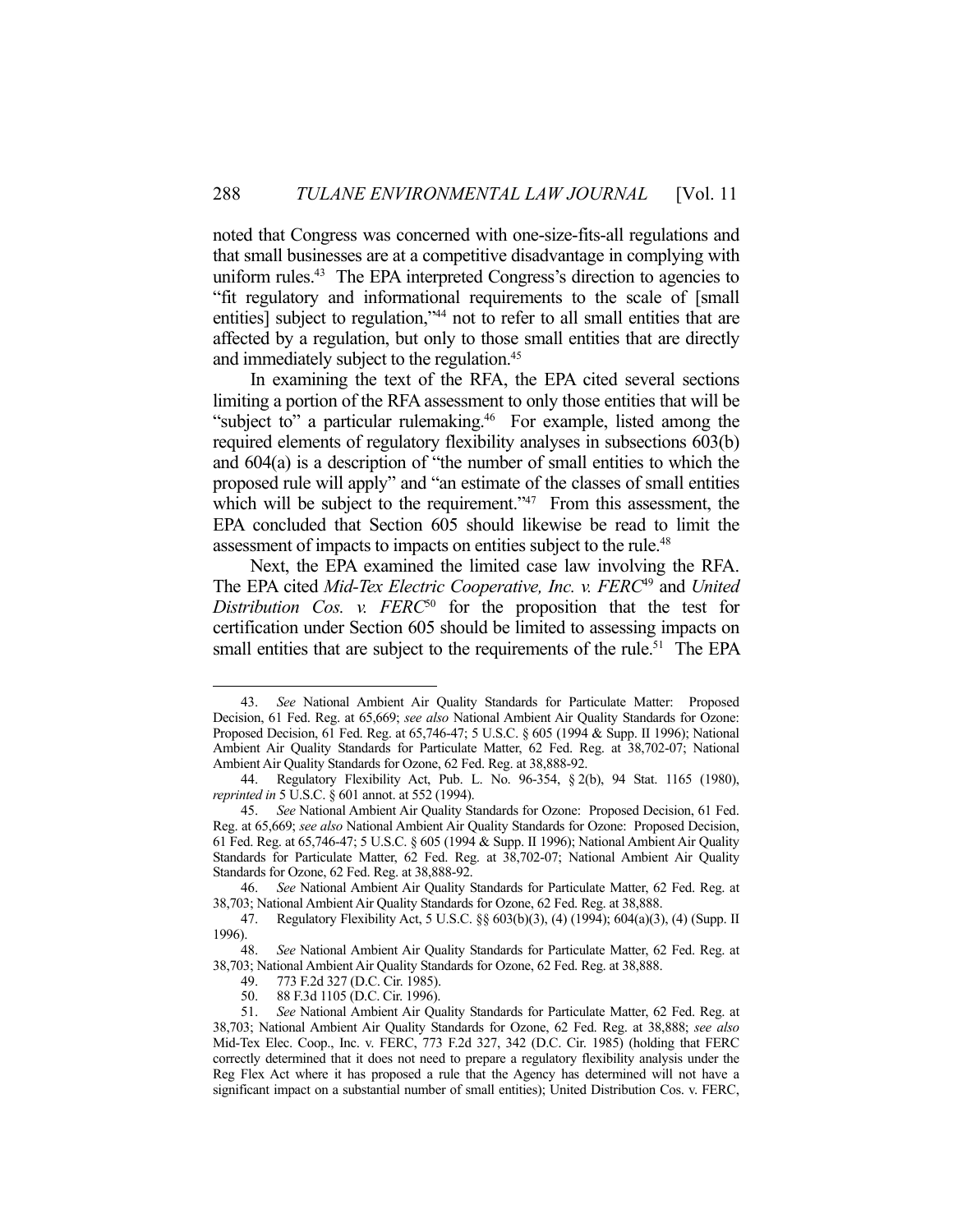appeared to believe that Congress would support its narrow reading of the term "impact," claiming that "Congress let this interpretation stand when it recently amended the RFA in enacting SBREFA."52

 Finally, the EPA noted the bifurcated nature of NAAQS rulemakings, but rejected the possibility of conducting regulatory flexibility analyses at the second phase during which the EPA decides whether to approve each state's SIP. "EPA's approval of SIPs for the new or revised NAAQS also will not establish new requirements, but will simply approve requirements that a State is already imposing."<sup>53</sup> Apparently, the EPA's position is that any impacts of a NAAQS rule on small entities will occur after the promulgation of the rule, but before the approval of state SIPs. Thus, small entities would never have an opportunity to benefit from a regulatory flexibility analysis of the regulatory burdens they will face as a result of the NAAQS rules.

#### IV. CONGRESSIONAL REACTION

 The response from the congressional authors of SBREFA came soon after the EPA published its certification of the rules. On January 7, 1997, both the Chairman and the ranking Democrat of the Senate Small Business Committee wrote Administrator Browner expressing their strong disapproval of the EPA's reading of the statutory test for RFA certifications.54 These two Senators had been the principal authors of the Senate version of SBREFA, S. 942, and were chiefly responsible for its unanimous passage in the Senate.

 It seems overly legalistic to attempt to separate the direct and indirect compliance consequences of new standards, and these arguments simply are not persuasive in the context of what Congress has required of federal agencies under Reg Flex and SBREFA. EPA surely is aware of the

 <sup>88</sup> F.3d 1105, 1170 (D.C. Cir. 1996) (concluding that under the RFA, FERC has no obligation to conduct a small entity impact analysis of effects on entities which it does not regulate).

 <sup>52.</sup> National Ambient Air Quality Standards for Particulate Matter, 62 Fed. Reg. at 38,703; National Ambient Air Quality Standards for Ozone, 62 Fed. Reg. at 38,888.

 <sup>53.</sup> National Ambient Air Quality Standards for Particulate Matter, 62 Fed. Reg. at 38,705; National Ambient Air Quality Standards for Ozone, 62 Fed. Reg. at 38,890; *see also* Approval and Promulgation of Air Quality Implementation Plans; Approval of the Carbon Monoxide Implementation Plan Submitted by the State of Connecticut Pursuant to Sections 186- 187 and 211(m) ("A SIP approval does not create any new requirements, but simply approve [sic] requirements that the State is already imposing. Therefore, because the federal SIP-approval process does not impose any new requirements, I certify that it does not have a significant impact on any small entities affected.").

 <sup>54.</sup> Letter from Senators Christopher S. Bond (R-MO) and Dale Bumpers (D-AR) to Carol Browner, Administrator, EPA (Jan. 7, 1997), *reprinted in Nomination of Aida Alvarez to be Administrator of the United States Small Business Administration: Hearing Before the Committee on Small Business, United States Senate*, 105th Cong. 24 (1997).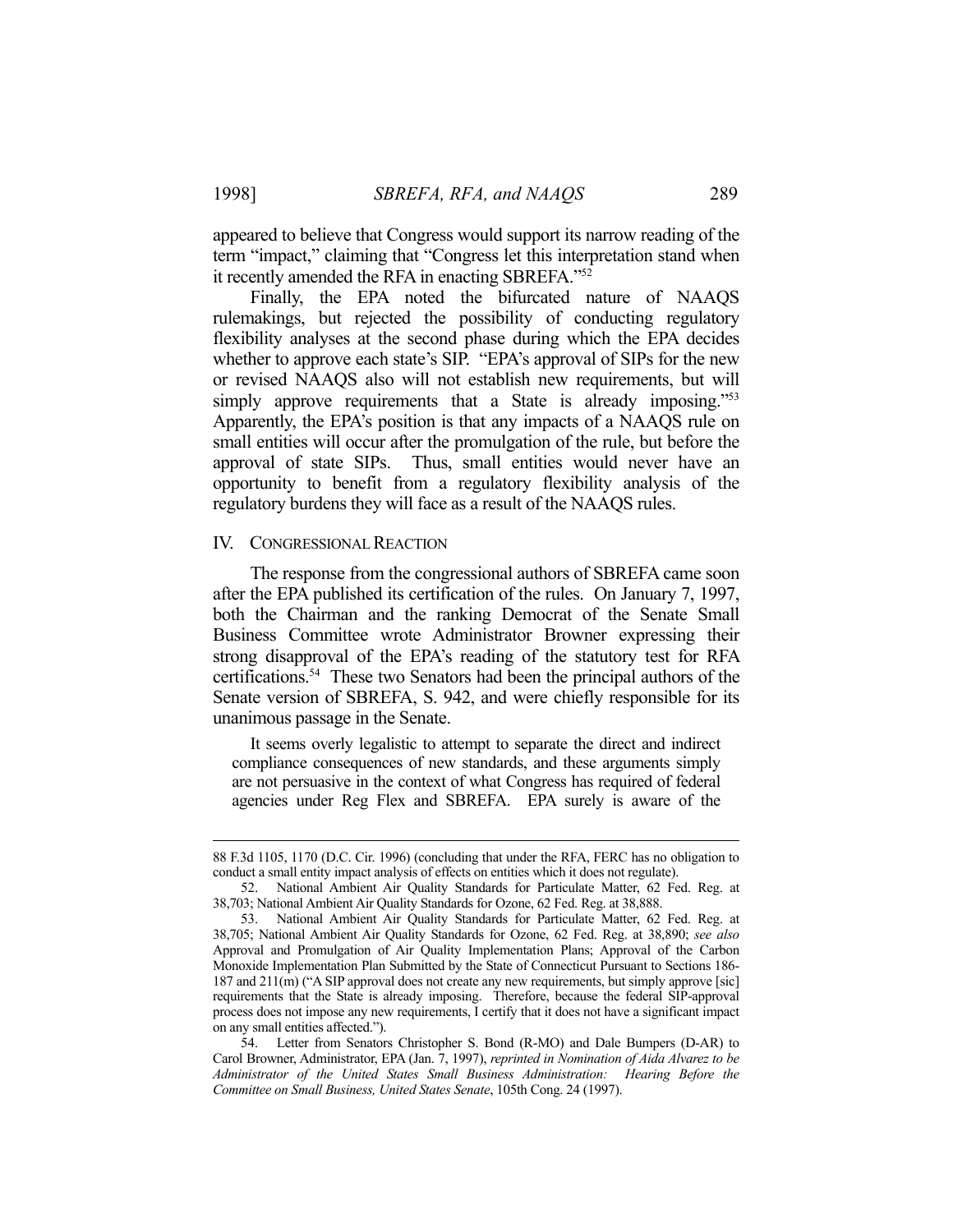consequences of these new standards, and the range of possible implementation scenarios to attain the new standards has no doubt been considered at length by EPA and its staff. The fact that some discretion is given to the states, and that economic impact may not be ascertainable with precision or certainty, is appropriate for discussion in the analyses prepared under Reg Flex. EPA's knowledge and experience should provide a basis for reasonable estimates of the likely range of economic impact on small entities. The existence of several possible outcomes clearly does not mean the standards will have no significant economic impact at all, and cannot excuse EPA from its statutory obligations under Reg Flex and SBREFA.

 EPA's own Regulatory Impact Analyses (RIAs) accompanying the NAAQS rulemakings provide estimates of the impact on small entities, including small businesses, cities and towns. The particulate matter RIA states that, "At least one or more small establishments in up to 30 or 40 percent of affected industries . . . may experience potentially significant impacts." For ozone, the RIA states that, "At least one or more small establishments in up to 18 percent of affected U.S. industries . . . may experience potentially significant impacts." These statements seem to be at odds with a certification of no impact under section 605. In the context of claiming the benefits expected to accrue from the new standards as justification for their issuance, EPA assumes implementation and compliance will be achieved. EPA cannot simultaneously disclaim these implementation and compliance consequences of the new standards when it comes time to satisfy its statutory obligations under the plain language of Reg Flex to "describe the impact of the proposed rule on small entities."55

#### V. ABETTER READING OF THE RFA AND SBREFA

 How could the EPA have so badly misjudged the intent of the SBREFA's congressional authors on the proper application of the RFA? Is there a better reading of SBREFA and the RFA, one that would be closer to the text and purposes of the statutes? The answer to these questions begins with a closer reading of the text of the RFA, and a reexamination of the case law on which the EPA has relied. Ultimately, the answer brings us back to the EPA. Other EPA program offices have adopted an alternative reading of the RFA that is more in keeping with the spirit of the statute and the views of the SBREFA's congressional authors.

 <sup>55.</sup> *Id.* At the hearing, Senator Bond summed up the EPA's application of the RFA in the NAAQS rules to bear hunting:

In other words, if you go bear hunting and you aim a gun and you pull a trigger of a gun aimed at a bear and the bullet kills the bear, it is the bullet that kills the bear and the EPA is saying the person who pointed the gun and pulled the trigger has absolutely no responsibility for what the bullet did.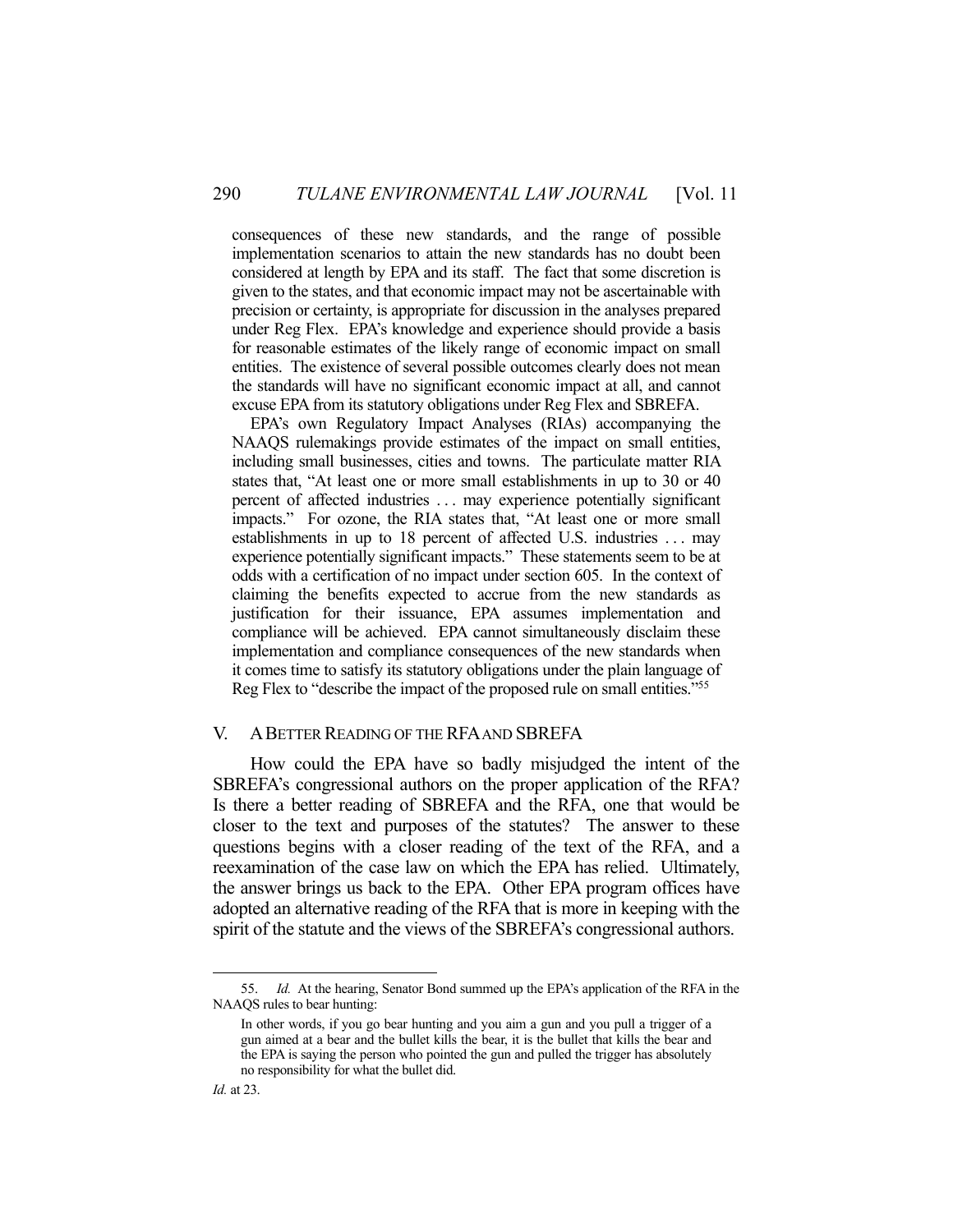A better reading of the RFA would start with a closer look at the text of the statute. The test for making a certification under Section 605 is whether or not the rule will have a "significant economic impact on a substantial number of small entities."56 At its core, the EPA's view is that we should read the statute as if Congress had written the phrase "that are subject to the requirements of the rule" at the end of the sentence, thus limiting the analysis required by Section 605.<sup>57</sup> The fundamental question is whether the EPA is justified in reading this restrictive language into the statute.

 An examination of the RFA as a whole reveals that the scope of some requirements of the RFA is explicitly limited to small entities that are subject to the rule.<sup>58</sup> Other adjacent sections do not contain this limitation. As the EPA notes, certain elements of IRFAs and FRFAs are limited by Sections 603(b) and 604(a) to small entities that are subject to the rule.59 For example, agencies issuing a rule are required to describe "the classes of small entities which will be subject to the requirement"<sup>60</sup> and "the number of small entities to which the proposed rule will apply."61 However, the EPA neglects to mention that Section 603(a) mandates that an agency's "analysis shall describe the impact of the proposed rule on small entities." $62$  Section  $603(a)$  appears to create an overarching obligation that an IRFA assess impacts on entities beyond those "subject to" the rule.<sup>63</sup> To be consistent, the EPA's logic would require us to rewrite the RFA by inserting language of limitation into this section as well as Section 605.

Why go to all this trouble when a less tortured reading is available? The EPA could accept the interpretation that Congress intended Sections 603(a) and 605 to require a broad consideration of impacts, as suggested by the lack of limiting language, while Sections 603(b) and 604(a) are intended to list specific elements of the analyses focused on small entities that are subject to the rule. This reading would also have the virtue of comporting with the principle of statutory construction that, "where Congress includes particular language in one section of a statute but omits

 <sup>56.</sup> Regulatory Flexibility Act, 5 U.S.C. § 605(b) (Supp. II 1996).

 <sup>57.</sup> *See* National Ambient Air Quality Standards for Ozone: Proposed Decision, 61 Fed. Reg. 65,716, 65,746-47 (1996) (proposed Dec. 13, 1996) (quoting Mid-Tex Elec. Coop, Inc. v. FERC, 773 F.2d 327, 342 (D.C. Cir. 1985)); National Ambient Air Quality Standards for Particulate Matter: Proposed Decision, 61 Fed. Reg. 65,638, 65,669 (1996) (proposed Dec. 13, 1996) (quoting *Mid-Tex Elec. Coop*, 773 F.2d at 342).

 <sup>58.</sup> *See* 5 U.S.C. §§ 601-612 (1994 & Supp. II 1996).

 <sup>59.</sup> *See, e.g.*, 5 U.S.C. §§ 603(b), 604(a) (1994).

 <sup>60.</sup> *Id.* § 603(b)(4) (1994).

 <sup>61.</sup> *Id.* § 603(b)(3), (4) (1994).

 <sup>62.</sup> *Id.* § 603(a) (Supp. II 1996).

 <sup>63.</sup> *Id.*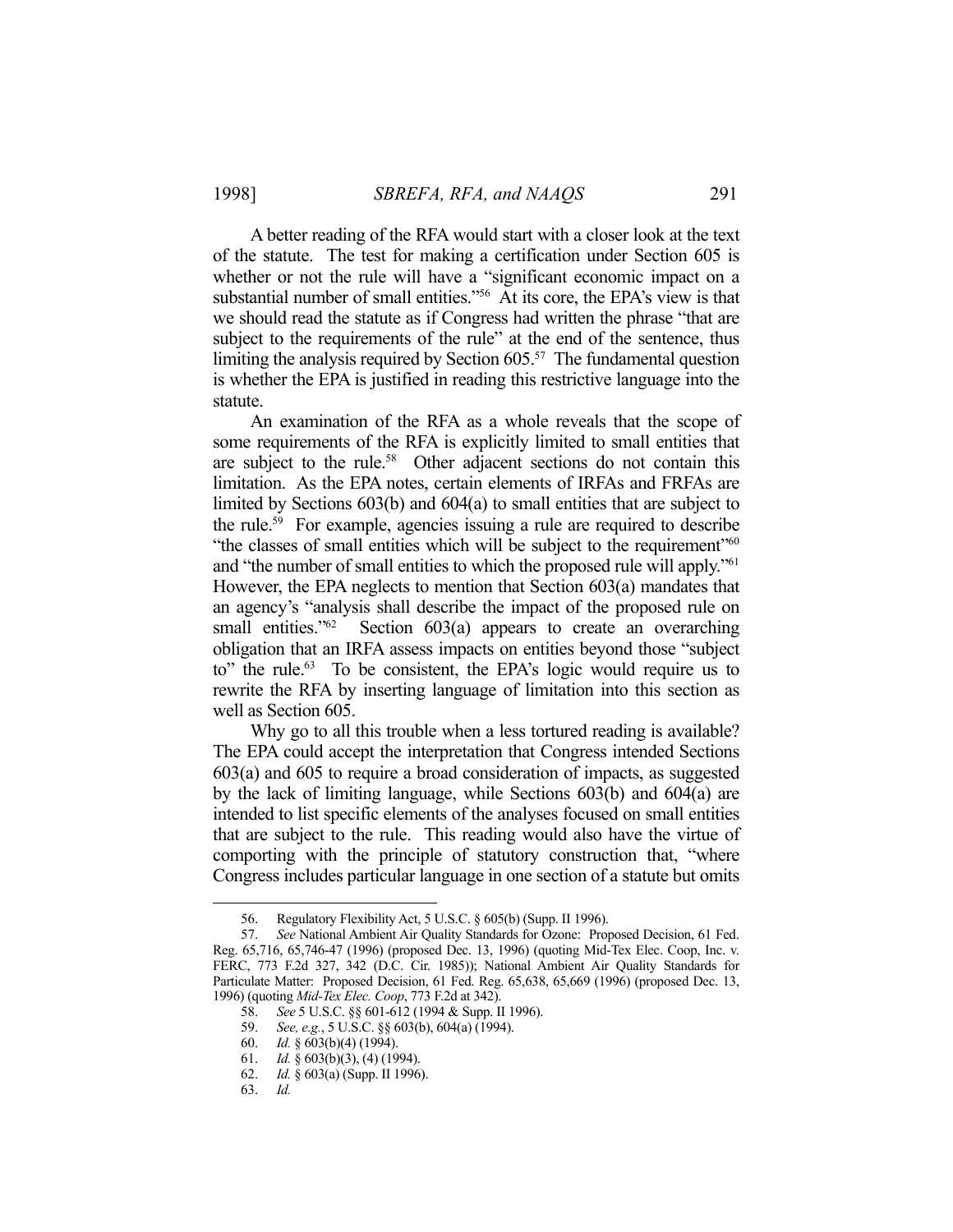it in another section of the same Act, it is generally presumed that Congress acts intentionally and purposefully in the disparate inclusion or exclusion."64 Far from confirming the EPA's interpretation of the word "impact," the structure of the RFA suggests that the analysis required for a certification must encompass impacts on entities beyond those that are directly and immediately subject to the rule.

#### VI. *MID-TEX* AND *UNITED DISTRIBUTION*

 The EPA's reliance on case law is also misplaced. While the *Mid-Tex* and *United Distribution* decisions might appear to support the EPA's position, a closer reading of the two cases shows that both are consistent with the view that a certification of the NAAQS rules is improper.<sup>65</sup> The key to this conclusion is an understanding of the wide variety of impacts a regulation can trigger, and the precise kind of impacts the petitioners in *Mid-Tex* and *United Distribution* sought to bring within the RFA.

 In *Mid-Tex*, the petitioners were wholesale customers of electrical utilities regulated by the Federal Energy Regulatory Commission (FERC).66 The alleged impacts on these parties consisted of potential increases in the prices they paid for wholesale electricity.<sup>67</sup> Their central claim was that the FERC had sanctioned a new accounting method that would allow regulated electrical utilities to increase their rate bases.<sup>68</sup> This increase, in turn, would result in higher wholesale prices and a "price squeeze" that would impair wholesale customers' abilities to compete with the utility for retail customers.<sup>69</sup>

 In *United Distribution*, a number of public utility commissions (PUCs) claimed that FERC's Order 636, which mandated the unbundling of natural gas pipeline sales and transportation services and required a change in pipeline rate structures, would have impacts on natural gas local distribution companies (LDCs).<sup>70</sup> The PUCs alleged that because of the FERC's mandated pipeline rate structure, LDCs would face increased prices when they sought to obtain natural gas from the regulated gas companies.<sup>71</sup>

 <sup>64.</sup> Rodriguez v. United States, 480 U.S. 522, 525 (1987) (quoting Russello v. United States, 464 U.S. 16, 23 (1983) (quoting United States v. Wong Kim Bo, 472 F.2d 720, 722 (5th Cir. 1972))).

 <sup>65.</sup> *See* Mid-Tex Elec. Coop., Inc. v. FERC, 773 F.2d 327, 330 (D.C. Cir. 1985); United Distribution Cos. v. FERC, 88 F.3d 1105 (D.C. Cir. 1996).

 <sup>66.</sup> *See Mid-Tex Elec. Coop*, 773 F.2d at 330.

 <sup>67.</sup> *See id.* at 335.

 <sup>68.</sup> *See id.* at 335-36. 69. *See id.*

 <sup>70.</sup> *See United Distribution Cos.*, 88 F.3d at 1168-70.

 <sup>71.</sup> *See id.* at 1129 n.26.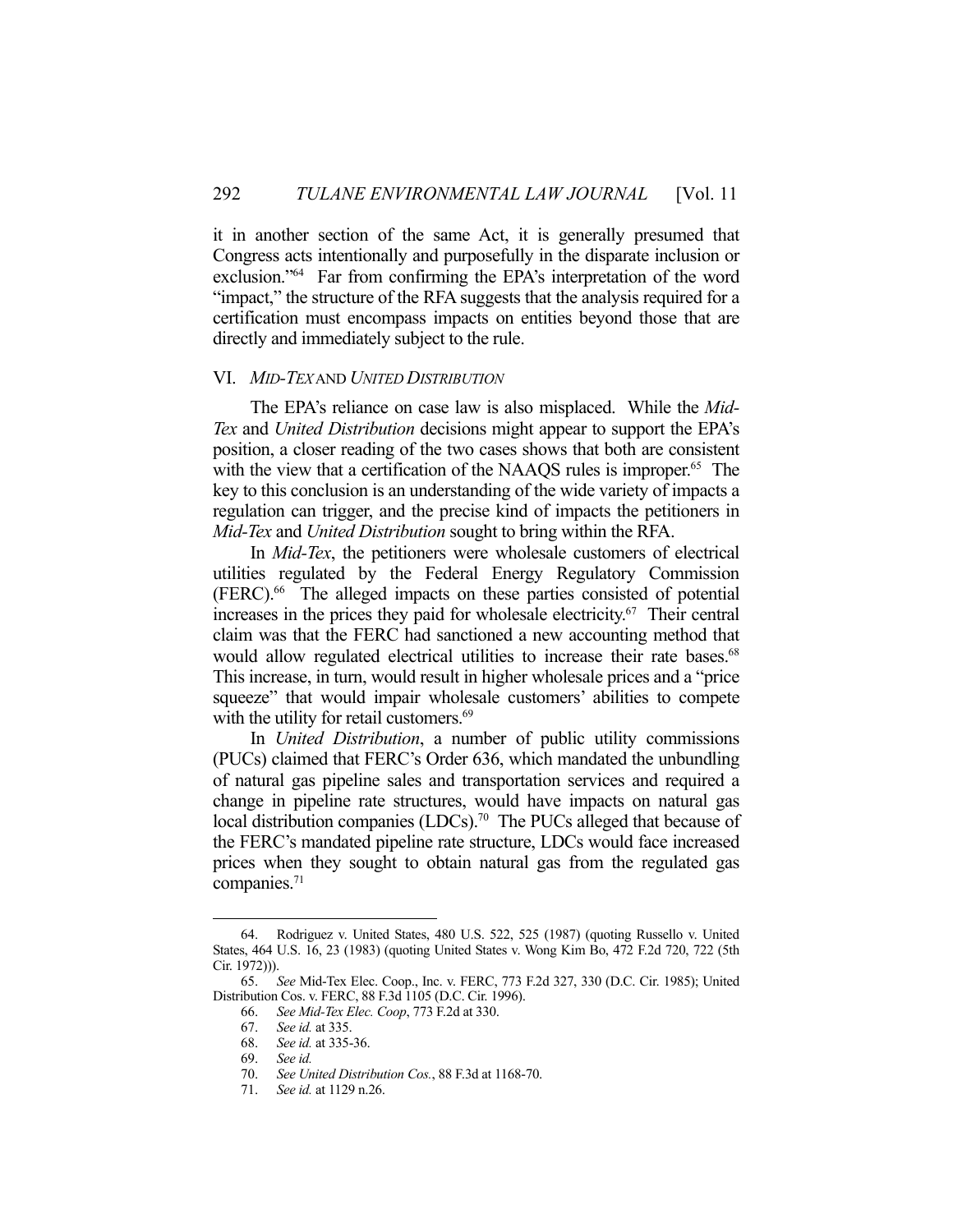In both cases, the impacts that these petitioners sought to bring within the RFA did not flow from any new regulatory costs that might be imposed on small entities. The impacts arose from the potential for the regulated utilities' costs to be passed through to their customers in the form of higher prices for electricity or gas. In *Mid-Tex*, the court concluded that the possibility that small entities would face increased electricity costs was an "indirect impact" that need not be considered in an RFA certification. "Congress did not intend to require that every agency consider every indirect effect that any regulation might have on small businesses in any stratum of the national economy."<sup>72</sup>

 Like the FERC orders at issue in *Mid-Tex* and *United Distribution*, the NAAQS rulemakings are likely to have a potentially infinite number of effects on small entities as the costs associated with meeting the new standards ripple through the economy. However, in contrast to *Mid-Tex* and *United Distribution*, the NAAQS rules also trigger the imposition of regulatory costs directly on small entities. These impacts are described in some detail in the Regulatory Impact Analyses (RIA) of the NAAQS rules.73

 A brief description of the RIA demonstrates how the regulatory impacts of the NAAQS rules differ from the economic impacts at issue in *Mid-Tex* and *United Distribution*. Like any assessment of regulations prior to their implementation, the RIA requires the EPA to make an educated guess about the future.<sup>74</sup> In order to conduct the quantitative cost analyses in the RIA, the EPA uses a "hypothetical implementation scenario."<sup>75</sup> For each local nonattainment area, the EPA identifies a set of industry-specific pollution control requirements that would allow the area to reach attainment in the least-cost manner.<sup>76</sup> The hypothetical scenario includes many new regulations applicable to small entities.<sup>77</sup>

 While states are not under an obligation to adopt the set of control measures assumed in the RIA, the hypothetical scenario is sufficiently robust for the EPA to make reasonable predictions about the foreseeable

 <sup>72.</sup> *Mid-Tex Elec. Coop*, 773 F.2d at 343; *see also* Motor & Equip. Mfg. Ass'n v. Nichols, Nos. 96-1392 and 96-1397, 1998 WL 193662, at \*19 (D.C. Cir. Apr. 24, 1998).

 <sup>73.</sup> THE OFFICE OF AIR QUALITY PLANNING AND STANDARDS, EPA, REGULATORY IMPACT ANALYSES FOR THE PARTICULATE MATTER AND OZONE NATIONAL AMBIENT AIR QUALITY STANDARDS AND PROPOSED REGIONAL HAZE RULE § 11.9 (1997) [hereinafter REGULATORY IMPACT ANALYSES].

 <sup>74.</sup> *See id.* § 11.8.1.

 <sup>75.</sup> *See id.* § 11.8.3.

 <sup>76.</sup> *See id.* app. B.1 at 33. See id. § 11.9. For a description of how specific control measures were selected for the ozone and particulate matter hypothetical implementation scenarios, see E.H. PECHAN AND ASSOCIATES, CONTROL MEASURE ANALYSIS FOR OZONE AND PM ALTERNATIVES: METHODOLOGY AND RESULTS 53 (1997) (EPA Contract No. 68-D3-0035).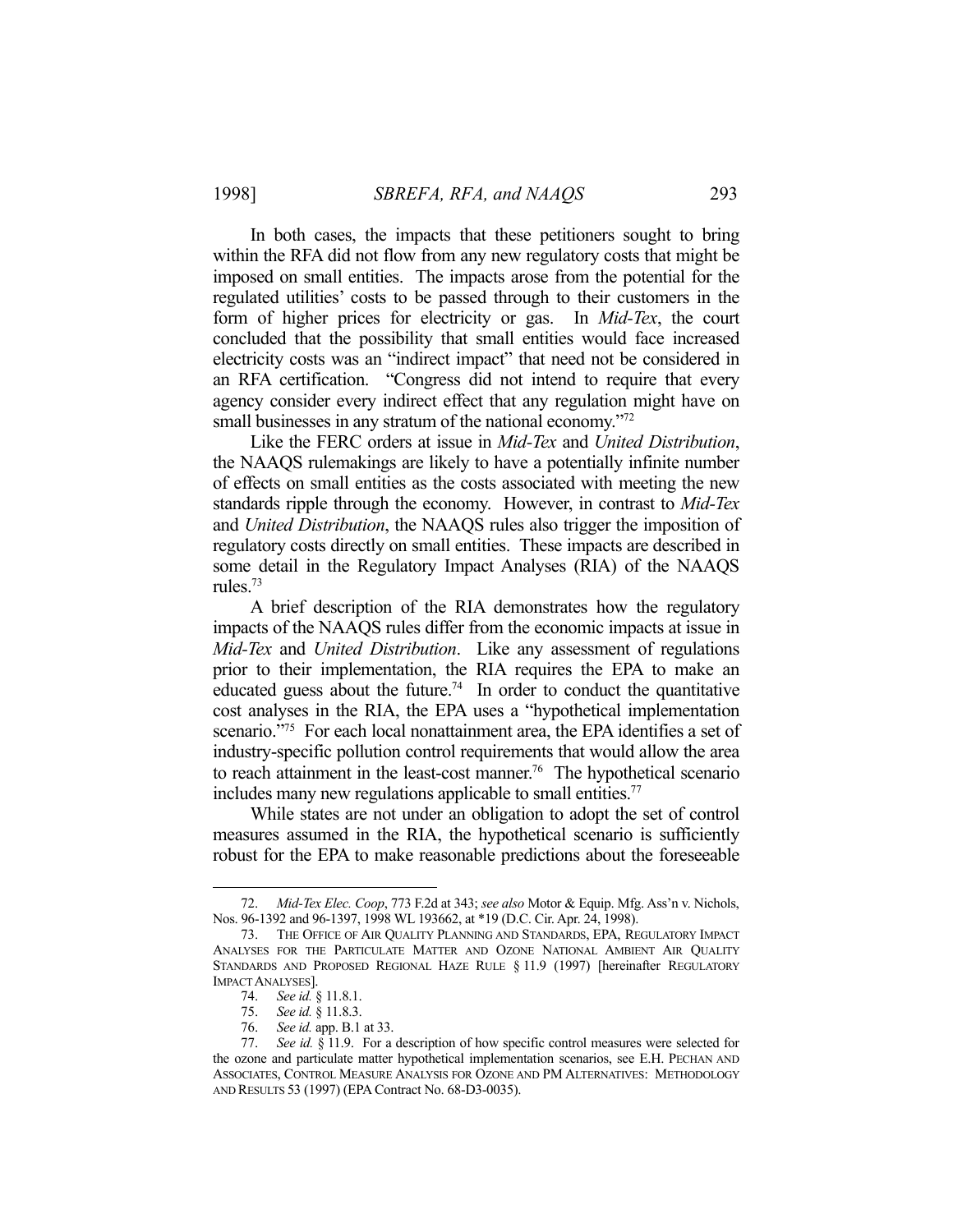costs of the rule. Given the technique used to develop the hypothetical scenario, it appears that any state that deviates from the scenario will needlessly increase the overall costs of achieving the new NAAQS. As the RIA suggests, the hypothetical implementation scenario "may be very useful as States design the actual implementation strategies to meet the NAAQS."78 Thus, the EPA's documentation for the NAAQS rules identifies specific regulatory costs that are likely to be imposed on small entities as a direct and foreseeable consequence of the promulgation of the NAAQS rules.

*Mid-Tex* and *United Distribution* may stand for the proposition that the impact on small entities of possibly having to pay increased prices for various goods and services may be so indirect as to properly be excluded from consideration under the RFA. However, the EPA's certifications in the NAAQS rules would require a significant expansion of the holdings in those cases to exclude the impacts on small entities of complying with new regulations that are likely to be imposed on them as a direct and foreseeable consequence of a rulemaking. Acceptance of this expansion would mean that all bifurcated rulemakings would be exempt from the RFA, a proposition for which there is no suggestion in the statute or legislative history.

## VII. RFAPRACTICE IN OTHER EPAPROGRAM OFFICES

 The EPA's invitation to expand the holdings of *Mid-Tex* and *United Distribution* should also be rejected because it conflicts with the Agency's own practice of conducting regulatory flexibility analyses in other program offices.<sup>79</sup> As an illustration, consider the analyses prepared by the EPA's Office of Water when it issues regulations establishing effluent limitations guidelines and pre-treatment standards.<sup>80</sup>

 Pre-treatment standards apply to indirect dischargers who release their effluent into public sewer systems where the effluent is subject to further treatment before being discharged.<sup>81</sup> These indirect dischargers are "subject to" the rule in that they can be fined for failing to comply

 <sup>78.</sup> REGULATORY IMPACT ANALYSES*, supra* note 73, § 11.8.3.

 <sup>79.</sup> *See* Mid-Tex Elec. Coop., Inc. v. FERC, 773 F.2d 327, 343 (D.C. Cir. 1985); United Distribution Cos. v. FERC, 88 F.3d 1105, 1170 (D.C. Cir. 1996).

 <sup>80.</sup> *See* LYNNE G. TUDOR, EPA, EPA 821-R-93-012, ECONOMIC IMPACT ANALYSIS OF FINAL EFFLUENT LIMITATIONS GUIDELINES AND STANDARDS FOR THE PESTICIDE MANUFACTURING INDUSTRY (1993); LYNNE G. TUDOR, EPA, EPA 821-R-95-022, ECONOMIC IMPACT ANALYSIS OF PROPOSED EFFLUENT LIMITATIONS GUIDELINES AND STANDARDS FOR THE METAL PRODUCTS AND MACHINERY INDUSTRY (PHASE I) (1995); LYNNE G. TUDOR, EPA, EPA 821-R-96-017, ECONOMIC IMPACT ANALYSIS OF FINAL EFFLUENT LIMITATIONS GUIDELINES AND STANDARDS FOR THE PESTICIDE FORMULATING, PACKAGING, AND REPACKAGING INDUSTRY (1996).

 <sup>81.</sup> *See* Clean Water Act, 33 U.S.C. § 1317(b) (1994).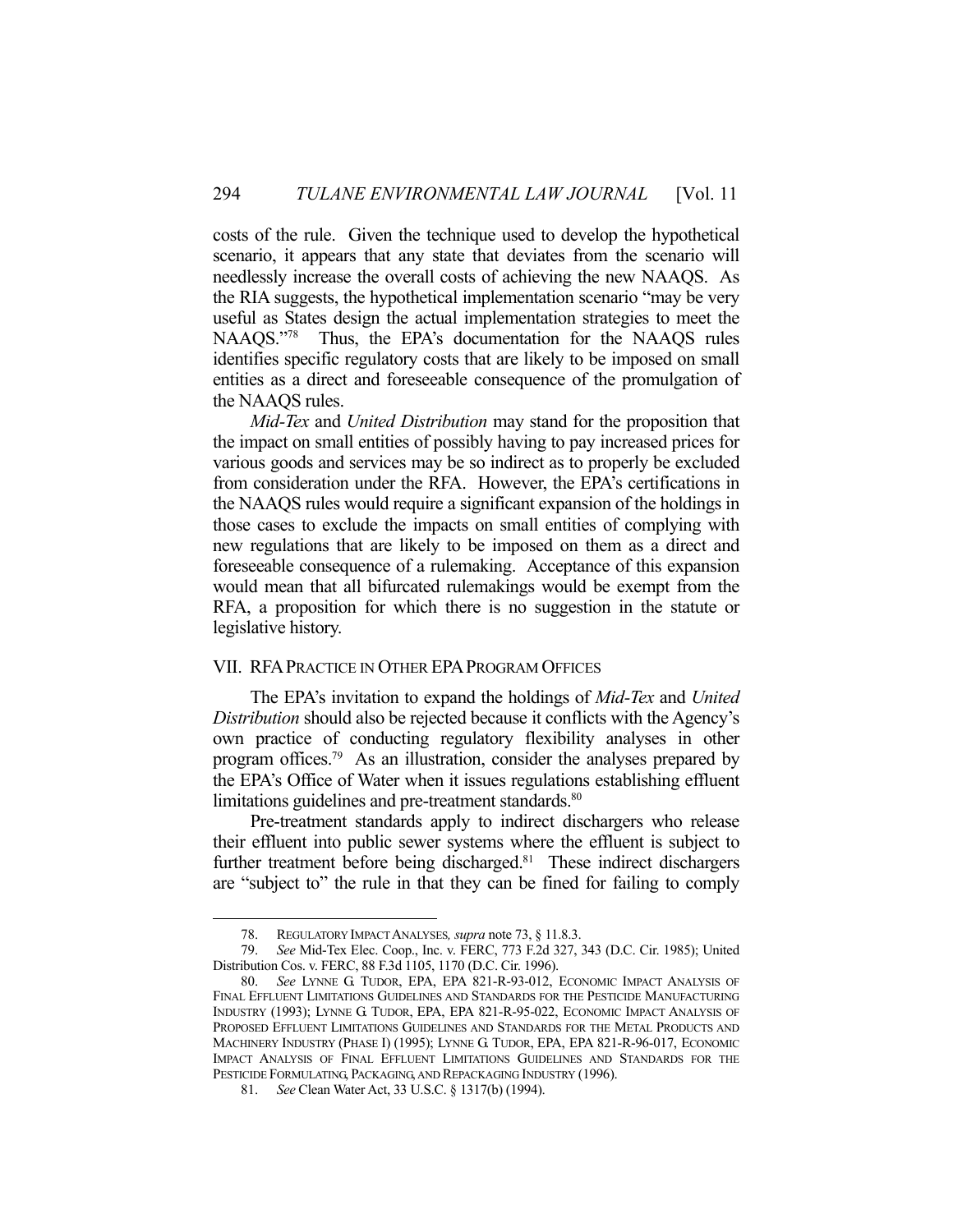with the standards. $82$  On the other hand, effluent limitations guidelines do not directly apply to anyone, but guide permit writers in establishing sitespecific limits for direct discharges.<sup>83</sup> Direct dischargers are not "subject" to" the rule, in that they can not be fined for violating an effluent limitations guideline.<sup>84</sup> They only become subject to regulation when a state implements the guidelines in site-specific permits.<sup>85</sup>

 For example, in the final rule for effluent limitations and standards for the pesticide manufacturing industry, the EPA specifically looked at the impacts of the rule on direct dischargers in determining whether to make an RFA certification.<sup>86</sup> "Under the final effluent limitations, no facility closures are projected for direct dischargers. One direct discharging facility and one zero discharge facility are expected to close product lines. . . . Because two firms do not constitute a 'substantial number of small entities,' no regulatory flexibility analysis is required."<sup>87</sup> However, by the EPA's logic in the NAAQS rules, these impacts should not even be considered in making an RFA certification because direct dischargers are not immediately "subject to the rule."88

 In another example, occurring at almost the same time that the EPA decided to certify the proposed NAAQS rules, the EPA decided to certify the final rule for effluent limitations for the pesticide formulating industry.89 In making its RFA certification, the EPA assessed the impacts

 <sup>82.</sup> *See id.* §§ 1317(d) (making operation in violation of standards unlawful), 1319(c), (d), (f), (g) (imposing penalties for violations of  $\S$  1317).

 <sup>83.</sup> *See id.* § 1314(b) (directing Administrator to promulgate effluent limitations).

 <sup>84.</sup> *See id.* § 1319(c), (d), (g) (penalty provisions do not include noncompliance with § 1314 as a violation subject to penalties).

 <sup>85.</sup> *See id.* §§ 1342(b) (governing state implementation of National Pollutant Discharge Elimination System permit program),  $1319(c)$ ,  $(d)$ ,  $(g)$  (imposing penalties for violating conditions or limitations of permits issued pursuant to § 1342).

 <sup>86.</sup> *See* LYNNE G. TUDOR, EPA, EPA 821-R-93-012, ECONOMIC IMPACT ANALYSIS OF FINAL EFFLUENT LIMITATIONS GUIDELINES AND STANDARDS FOR THE PESTICIDE MANUFACTURING INDUSTRY § 8.2.A(1993); *see also* Pesticide Chemicals Category Effluent Limitations Guidelines, Pretreatment Standards, and New Source Performance Standards, 58 Fed. Reg. 50,638, 50,676 (1993); Effluent Limitations Guidelines, Pretreatment Standards, and New Source Performance Standards: Metal Products and Machinery, 60 Fed. Reg. 28,210, 28,250 (1995); LYNNE G. TUDOR, EPA, EPA 821-R-95-022, ECONOMIC IMPACT ANALYSIS OF PROPOSED EFFLUENT LIMITATIONS GUIDELINES AND STANDARDS FOR THE METAL PRODUCTS AND MACHINERY INDUSTRY (PHASE 1) 10.12 (1995) (separately assessing impacts on direct dischargers as part of the initial regulatory flexibility analysis).

 <sup>87.</sup> LYNNE G. TUDOR, EPA, EPA-R-93-012, ECONOMIC ANALYSIS OF FINAL EFFLUENT LIMITATIONS GUIDELINES AND STANDARDS FOR THE PESTICIDE MANUFACTURING INDUSTRY 8.2.A (1993).

 <sup>88.</sup> National Ambient Air Quality Standards for Ozone, 62 Fed. Reg. 38,856, 38,887 (1997) (to be codified at 40 C.F.R. pt. 50).

 <sup>89.</sup> *See* Pesticide Chemicals Category, Formulating, Packaging and Repackaging Effluent Limitations Guidelines, Pretreatment Standards, and New Source Performance Standards, 61 Fed. Reg. 57,518, 57,538-39 (1996); *see also* LYNNE G. TUDOR, EPA, EPA 821-R-96-017, ECONOMIC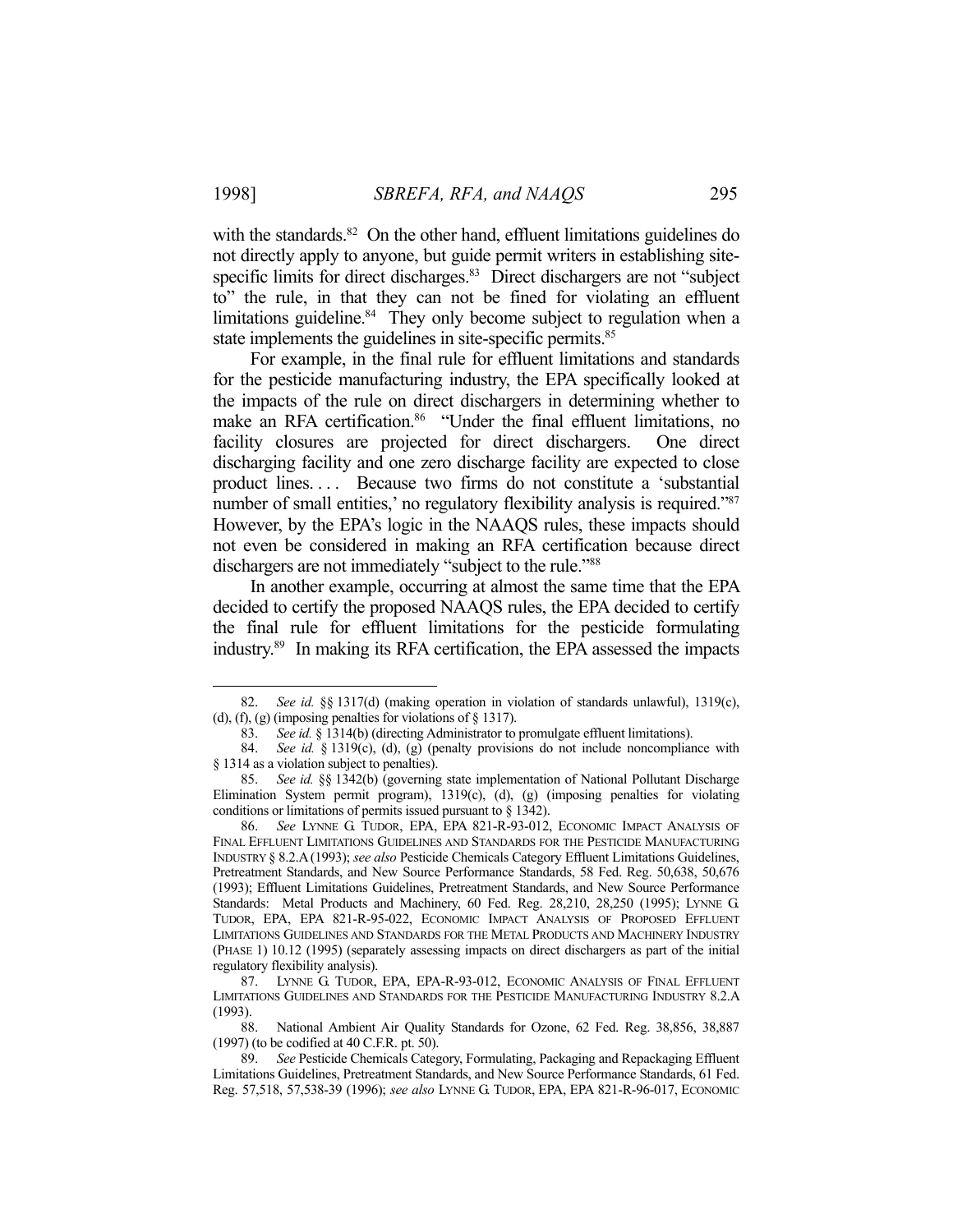of the rule on two classes of small entities that are clearly not subject to the rule: small publicly owned treatment works that are responsible for implementing the rule, and small communities that may contain facilities adversely affected by the regulation.<sup>90</sup> Here, the EPA adopted an even broader interpretation of "impact," one that appears to include the reasonably foreseeable impacts of a rule on small entities, regardless of whether they will ever be subject to regulation.

 The impacts of rules establishing effluent limitations guidelines on small entities regulated by state-issued direct discharge permits are analogous to the impacts of the NAAQS rules on the small entities that will be regulated under state implementation plans. In both cases, the impacts do not arise from the rule itself, but from regulatory burdens imposed as a direct and foreseeable consequence of the rule. However, the EPA's Office of Water includes impacts on direct dischargers within its RFA assessments while the Office of Air and Radiation attempts to exclude the impacts of the NAAQS rules on small entities.

 The broad interpretation of the word "impact" used by the EPA in rules promulgated under the Clean Water Act does not appear to pose any great difficulty for the Agency's Office of Water. One wonders why the Agency's Office of Air and Radiation would go to such great lengths to attempt to justify a contrary and more restrictive interpretation for the NAAQS rules.

#### VIII. CONCLUSION

 Any new regulation can have a potentially infinite number of impacts on entities, both large and small, as the costs of implementing the regulation ripple throughout the economy. In deciding whether, under the RFA, to certify that a rule will not significantly impact small entities, an agency must cut off its assessment of impacts at some point. It may apply a rule of reason to distinguish between reasonably anticipated impacts and highly speculative ones. It may distinguish between the regulatory impact of complying with new legal requirements and the economic impact of paying more for goods and services. However, it may not ignore new regulatory burdens that will be imposed on small entities as a direct and foreseeable result of a rule simply because of an intervening

ANALYSIS OF FINAL EFFLUENT LIMITATIONS GUIDELINES AND STANDARDS FOR THE PESTICIDE FORMULATING, PACKAGING, AND REPACKAGING INDUSTRY § 4.2 (1996).

 <sup>90.</sup> *See* Pesticide Chemicals Category, Formulating, Packaging and Repackaging Effluent Limitations Guidelines, Pretreatment Standards, and New Source Performance Standards, 61 Fed. Reg. 57,518, 57,538-39 (1996); *see also* LYNNE G. TUDOR, EPA, EPA 821-R-96-017, ECONOMIC ANALYSIS OF FINAL EFFLUENT LIMITATIONS GUIDELINES AND STANDARDS FOR THE PESTICIDE FORMULATING, PACKAGING, AND REPACKAGING INDUSTRY § 4.2.2 (1996).